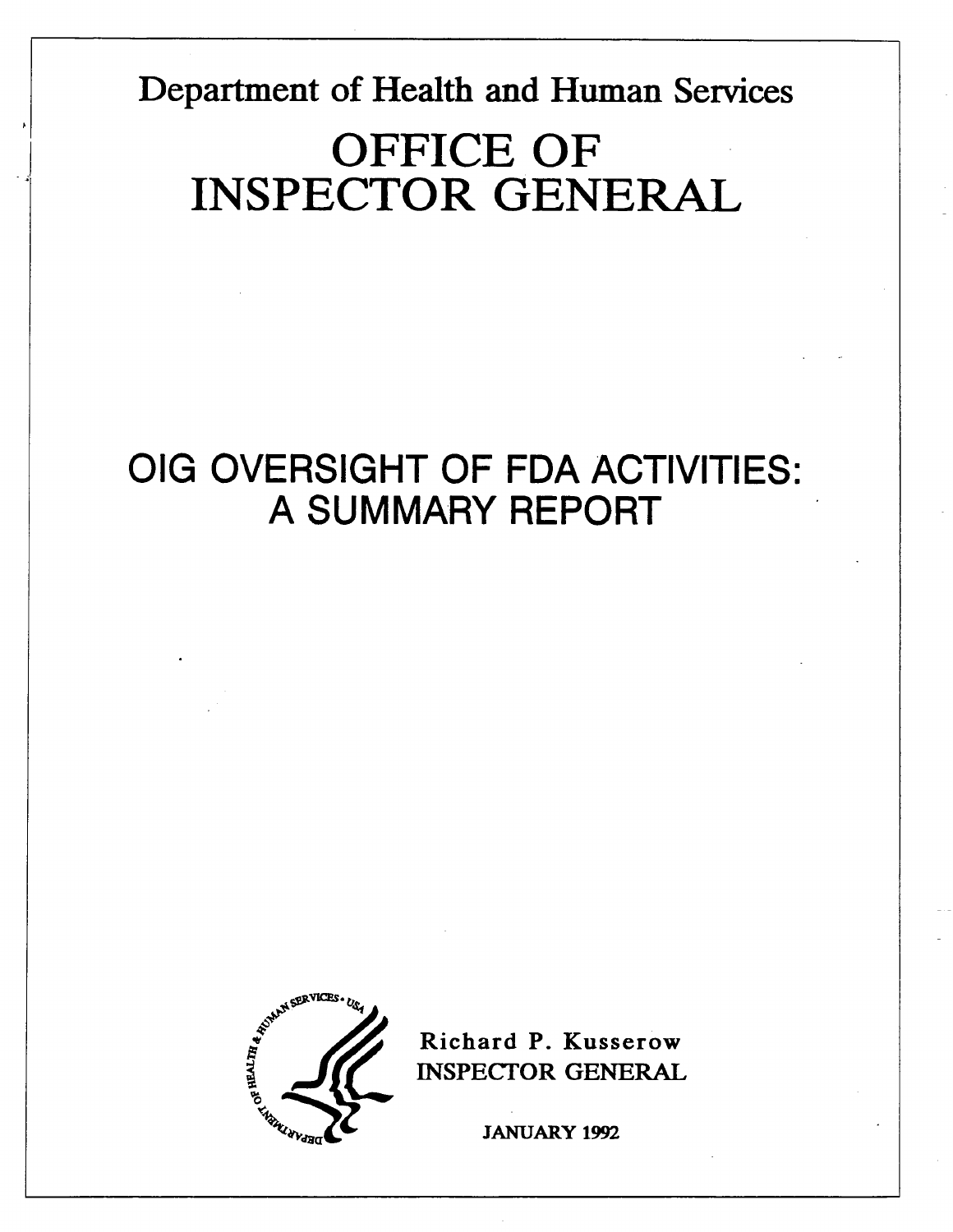### OFFICE OF INSPECTOR GENERAL

The mission of the Office of Inspector General (OIG), as mandated by Public Law 95-452, as amended, is to protect the integrity of the Department of Health and Human Services' (HHS) programs as well as the health and welfare of beneficiaries served by those programs. This statutory mission is carried out through a nationwide network of audits, investigations, and inspections conducted by three OIG operating components: the Office of Audit Services, the Inspections conducted by three OIG operating components: the OIICe of Audit Services, the Office of Investigations, and the Office of Evaluation and Inspections. The OIG also informs the Secretary of HHS of program, and ma

### OFFICE OF AUDIT SERVICES

The OIG's Office of Audit Services (OAS) provides all auditing services for HHS, either by conducting audits with its own audit resources or by overseeing audit work done by others. Audits examine the performance of HHS programs and/or its grantees and contractors in carrying out their respective responsibilities and are intended to provide independent assessments of HHS programs and operations in order to reduce waste, abuse, and mismanagement and to promote economy and efficiency throughout the Department.

### OFFICE OF INVESTIGATIONS

The OIG's Office of Investigations (OI) conducts criminal, civil, and administrative investigations of allegations of wrongdoing in HHS programs or to HHS beneficiaries and of unjust enrichment by providers. The investigative efforts of OI lead to criminal convictions, administrative sanctions, or civil money penalties. The OI also oversees State Medicaid fraud control units which investigate and prosecute fraud and patient abuse in the Medicaid program.

### OFFICE OF EVALUATION AND INSPECTIONS

The OIG's Office of Evaluation and Inspections (OEI) conducts short-term management and program evaluations (called inspections) that focus on issues of concern to the Department, the Congress, and the public. The findings and recommendations contained in these inspection reports generate rapid, accurate, and up-to-date information on the efficiency, vulnerability, and effectiveness of departmental programs.

This report was prepared under the direction of Emilie Baebel, Chief, Public Health and Human Services Branch. Participating in this project were the following people:

Penny R. Thompson Mary Beth Clarke, R.Ph.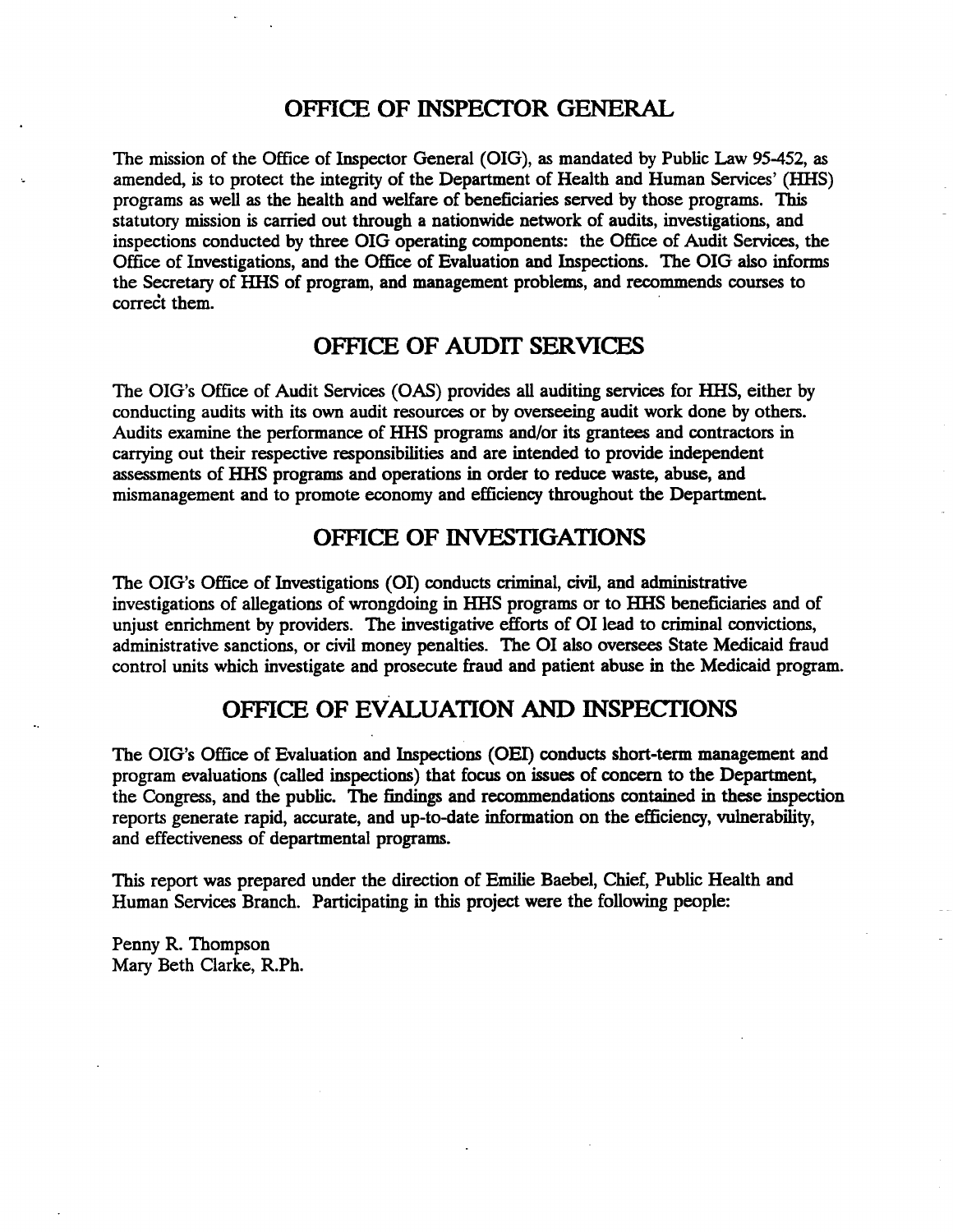Department of Health and Human Services OFFICE OF INSPECTOR GENERA

### OIG OVERSIGHT OF FDA ACTIVITIES: A SUMMARY REPORT



Richard P. Kusserow INSPECfOR GENERA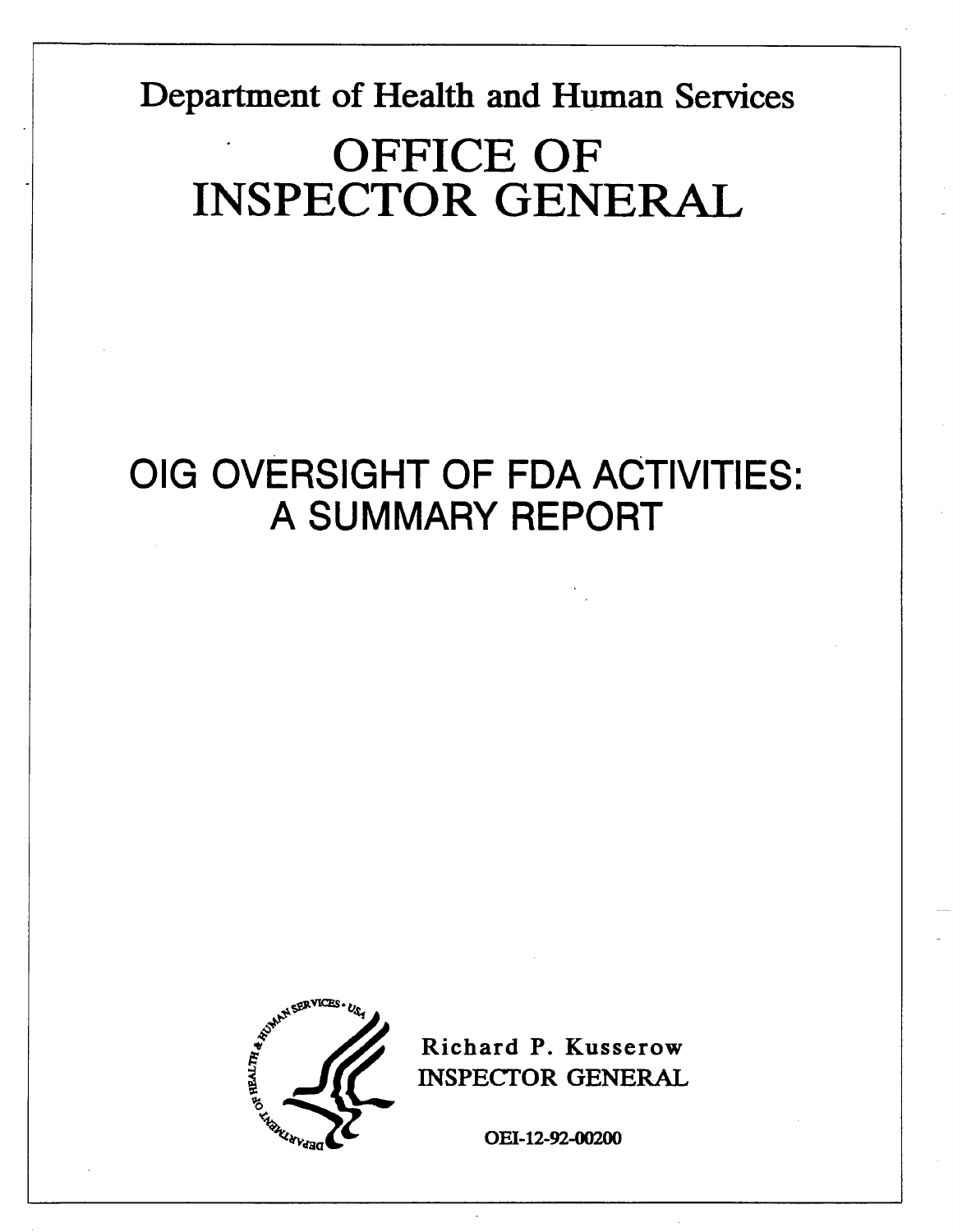### **PURPOSE**

This summary report provides information on the oversight activities of the Office of Inspector General (OIG) in connection with the Food and Drug Administration (FDA). It discusses five major management chalenges facing FDA which have been identified through OIG audits, investigations, and inspections, and OIG recommendations for improvement.

### **BACKGROUND**

The FDA is responsible for regulating a wide array of products, including most of the nation's food supply, human and veterinary drugs, cosmetics, medical devices, and blood banks. Through product approval activities, FDA ensures that drugs and devices are safe and effective for their intended uses before they are marketed to the nation's consumers. Through surveillance and monitoring activities, FDA ensures that standards are met in the day-to-day processing, manufacturing, and handling of products it regulates.

The Office of Inspector General (OIG) is charged with preventing and detecting fraud, waste, and abuse, and promoting effectiveness and efficiency in the Department's programs, including FDA. The OIG conducts and supervises audits, investigations, and evaluations related to the Department's programs, identifies systematic weaknesses giving rise to opportunities for fraud and abuse, and makes recommendations to strengthen management systems and to promote effectiveness and efficiency.

### **ISSUES**

Over the past several years OIG audits, investigations, and evaluations in FDA have identifed several common problems which FDA management must address. These include the need to

- restore integrity to FDA's product approval process;
- vigorously detect and investigate potential fraud and abuse;
- invigorate FDA's inspections of manufacturing and processing facilities; ь
- ensure that FDA can respond to individuals and businesses out of compliance with the Food, Drug, and Cosmetic Act; and
- create and use reliable data management systems.  $\blacksquare$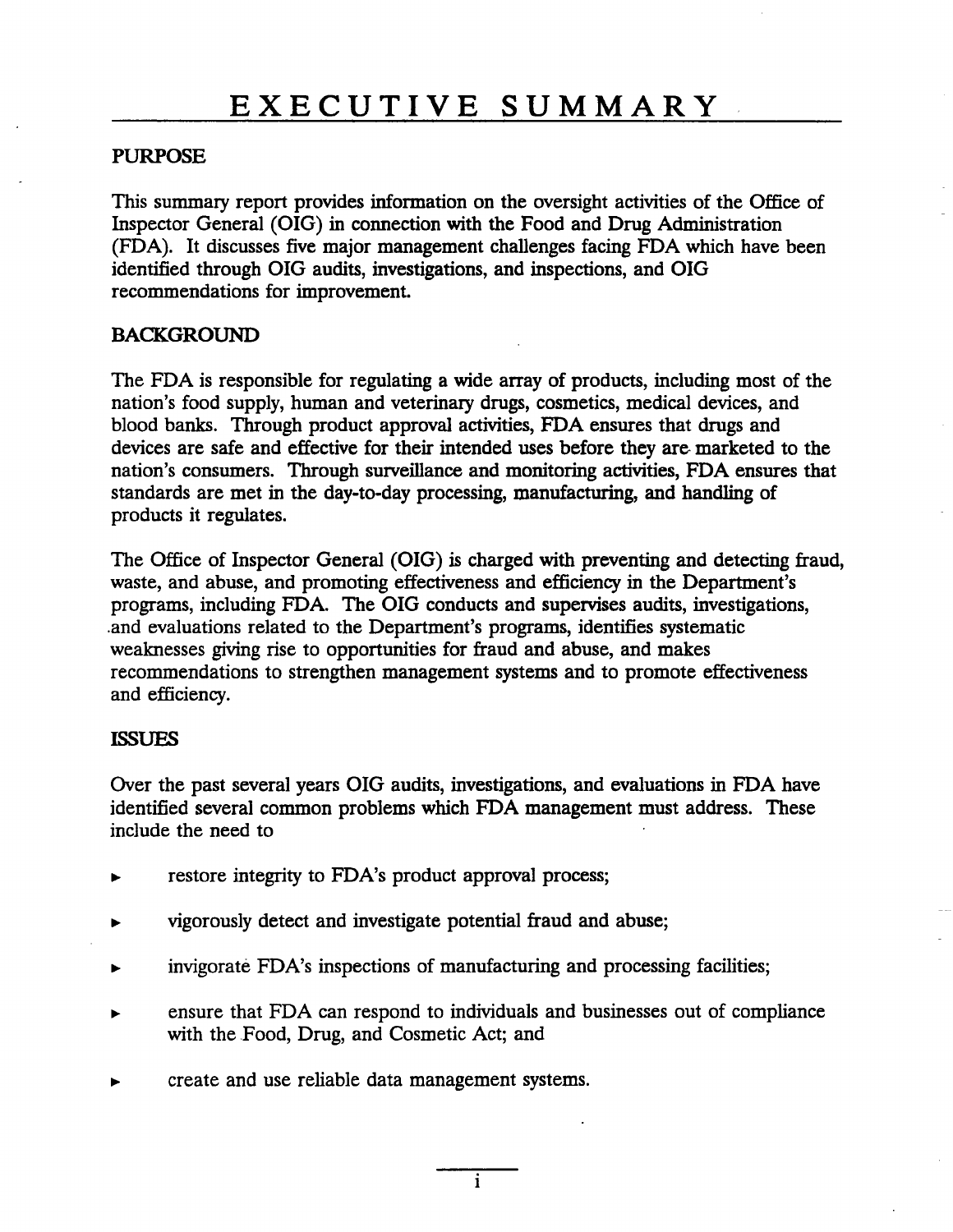These problems are widely recognized. In addition to the DIG's discussion of these problems, the Advisory Committee on the Food and Drug Admistration (the Edwards Commission) discussed them at some length in its final report, and the Commissioner of Food and Drugs has discussed the challenge of addressing these issues in public statements and testimony before the Congress.

### **CONCLUSIONS**

The issues and conclusions in this report summarize those presented in greater detail in previously released OIG reports. The issues here highlight the major areas requiring attention. The conclusions summarize more detailed recommendations in the individual reports. The OIG is monitoring FDA's efforts to implement the recommendations found in the original reports. In general, we believe FDA must act to

- improve its product approval systems to ensure equitable and fair treatment of applicants, including the development of "first-in, first-out" policies, and standard operating procedures and guidelines for reviewers;
- obtain necessary enforcement authorities, such as embargo authority, subpoena authority, and civil monetary penalty authority, and use those authorities to encourage compliance with the Food, Drug, and Cosmetic Act and punsh violators;
- conduct appropriate systems analysis to ensure that useful information systems are in place to provide FDA management with necessary information to track workload and workflow, and to ensure that information being obtained from regulated industries meets FDA monitoring needs for timely, accurate information;
- identify resource needs, delegating authorities to the States where appropriate, and relying on user fees to supplement budget authority and augment resources, where necessary; and
- develop a full-scale criminal investigative capability with trained, experienced investigators.

We believe that these steps are essential if FDA is to meet its numerous statutory responsibilties and meet the challenges of the comig decade.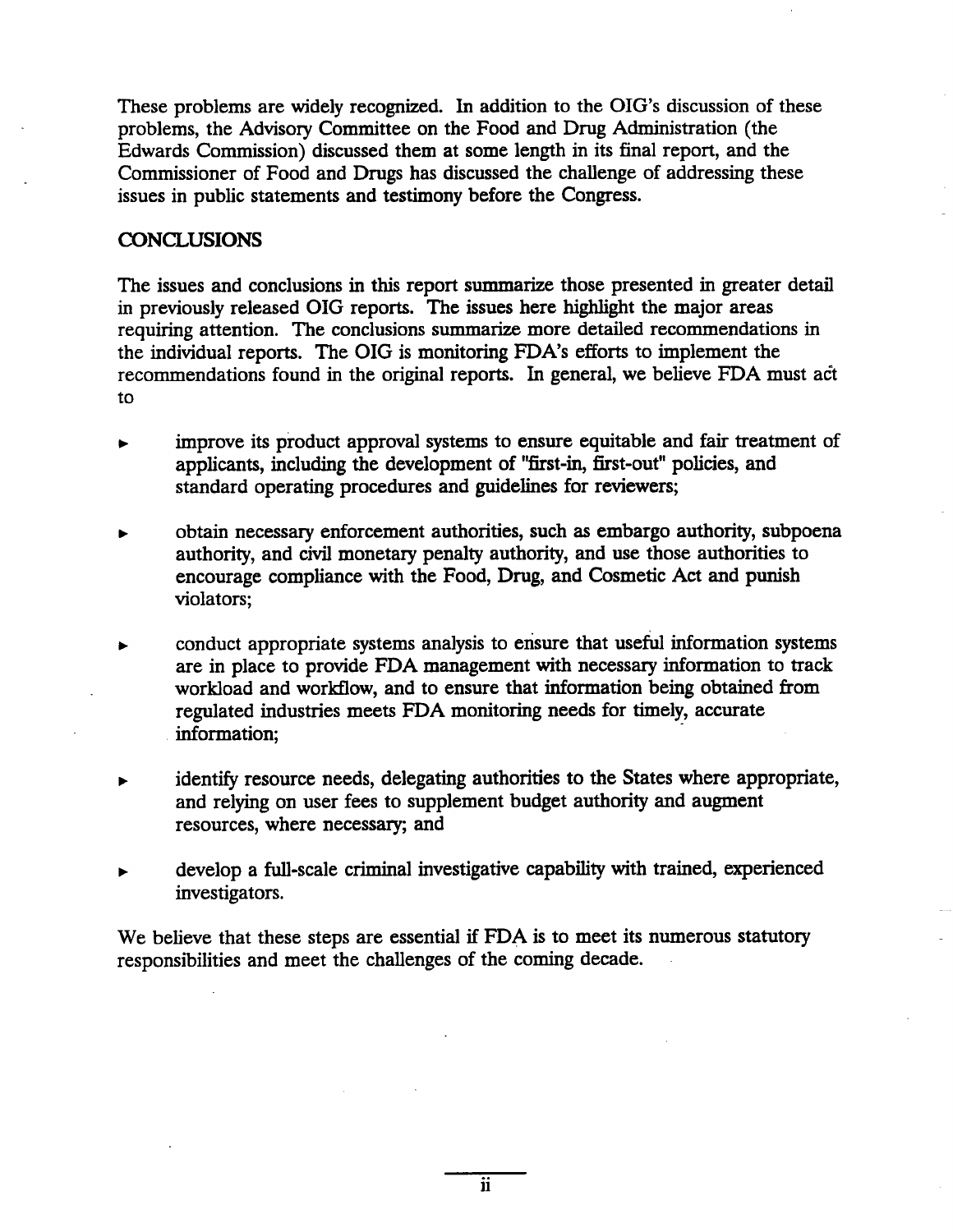### TABLE OF CONTENTS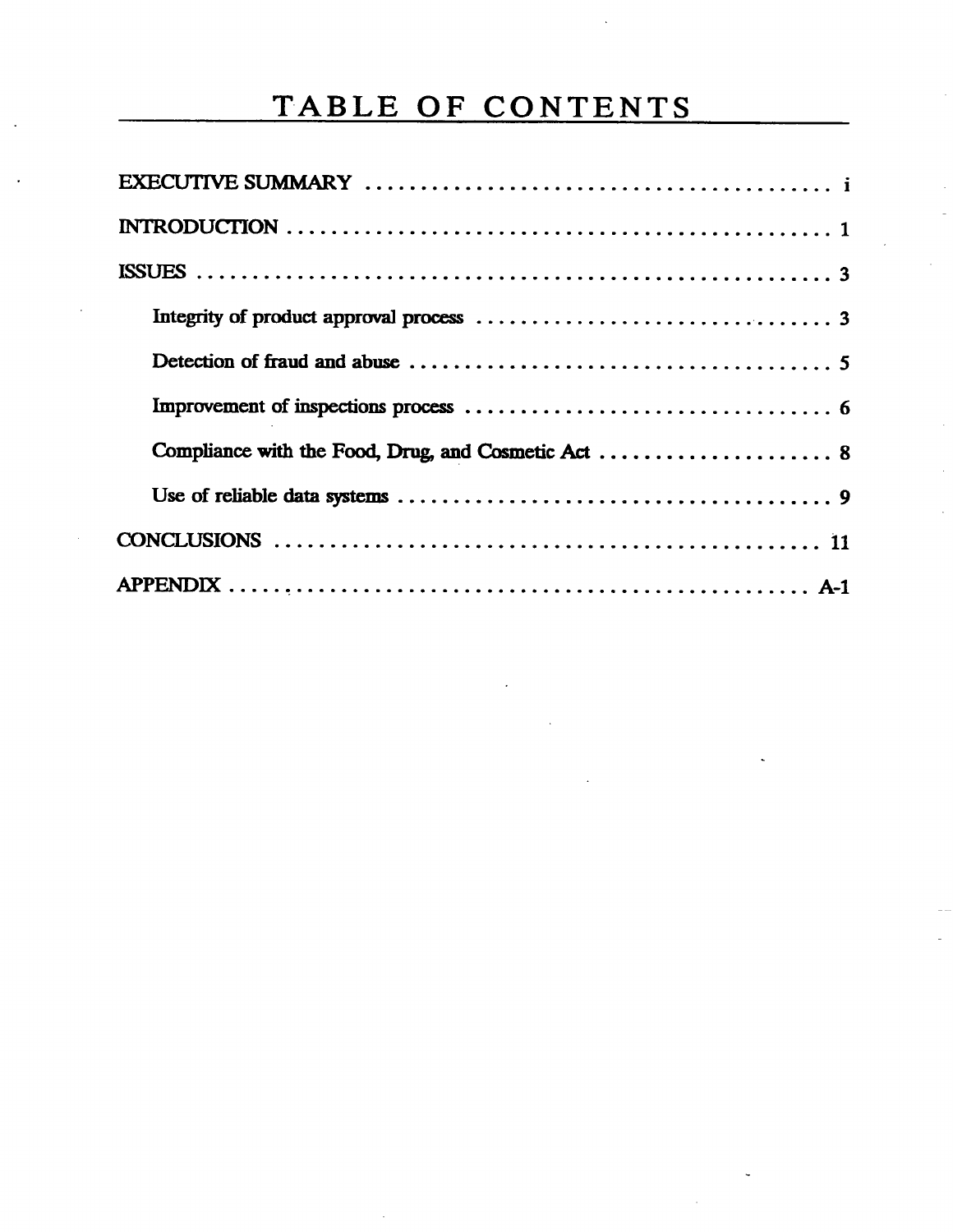### **PURPOSE**

This summary report provides information on the oversight activities of the Office of Inspector General (OIG) in connection with the Food and Drug Admistration (FDA). It discusses five major management chalenges facing the FDA which have been identified through OIG audits, investigations, and inspections, and OIG recommendations for improvement.

### **BACKGROUND**

The FDA is responsible for regulating a wide array of products, including most of the nation's food supply, human and veterinary drugs, cosmetics, medical devices, and blood banks. Through product approval activities, FDA ensures that drugs and devices are safe and effective for their intended uses before they are marketed to the nation's consumers. Through surveillance and monitoring activities, FDA ensures that standards are met in the day-to-day processing, manufacturing, and handling of products it regulates.

To accomplish its mission, FDA has a budget of almost \$700 million (Fiscal Year 1991). Over 5,000 staff are distributed among the Center for Drug Evaluation and Research, the Center for Food Safety and Applied Nutrtion, the Center for Biologics Evaluation and Research, the Center for Devices and Radiological Health, and the Center for Veterinary Medicine in FDA headquarters. A field force composed of almost 2,500 persons organized in 6 regions and 21 district offices inspects and monitors facilities such as food warehouses, blood banks, and drug and device manufacturers.

The Office of Inspector General (OIG) is charged with preventing and detecting fraud, waste, and abuse, and promoting effectiveness and efficiency in the Department's programs, including FDA. The OIG conducts and supervises audits, investigations, and evaluations related to the Department's programs, identifies systematic weaknesses giving rise to opportunities for fraud and abuse, and makes recommendations to strengthen management systems and to promote effectiveness and efficiency.

Over the past several years DIG audits, investigations, and evaluations in FDA have identified several common problems which FDA management must address. These include the need to

- restore integrity to FDA's product approval process,
- vigorously detect and investigate potential fraud and abuse,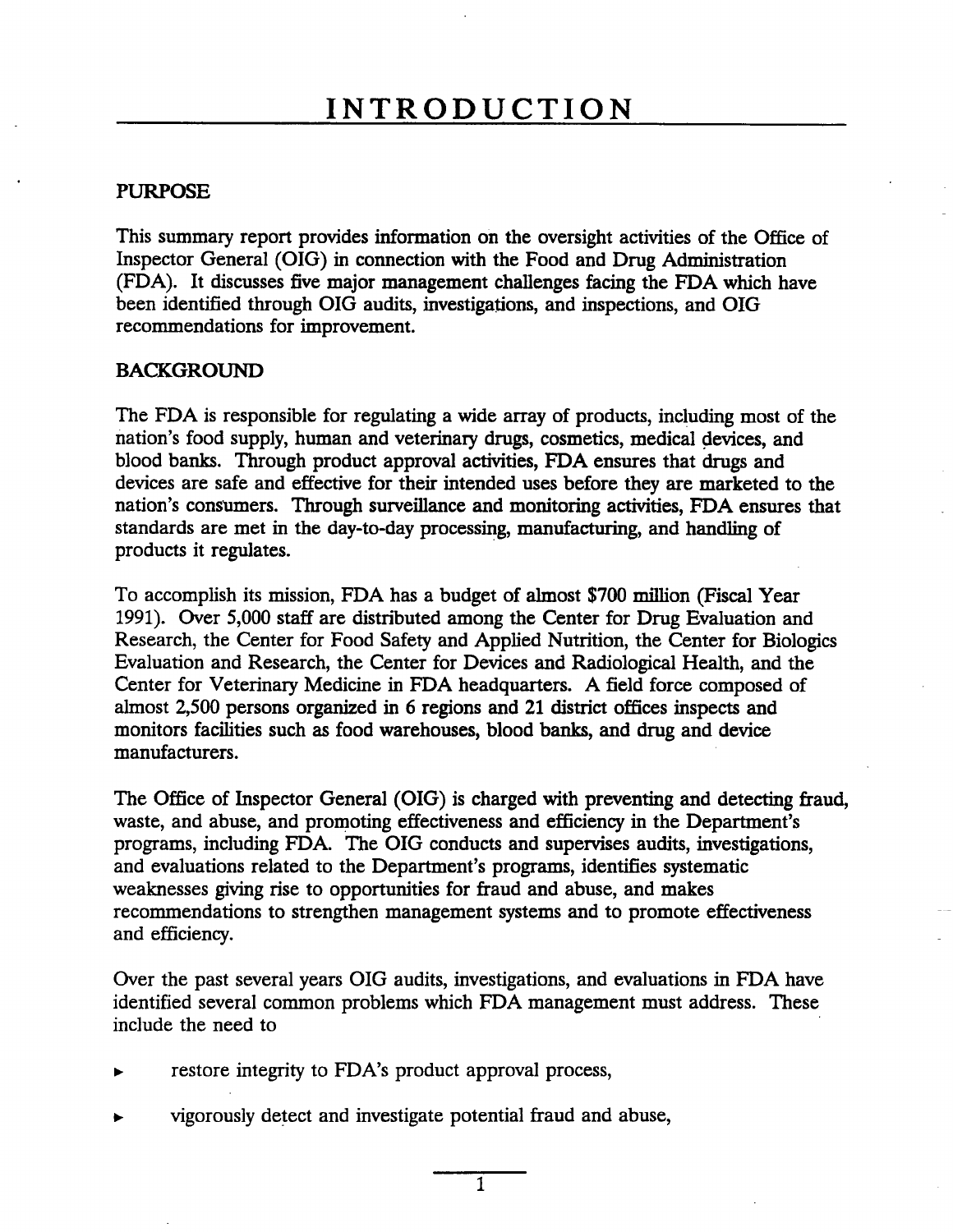- invigorate FDA's inspections of manufacturing and processing facilities,
- ensure that FDA can respond to individuals and businesses out of compliance with the act, and
- create and use reliable data management systems.

These problems are widely recognized. In addition to the OIG's discussion of these problems, the Advisory Commttee on the Food and Drug Admistration (the Edwards Commission) discussed them at some length in its final report, and the Commissioner of Food and Drugs has discussed the challenge of addressing these issues in public statements and testimony before the Congress.

The issues and conclusions in this report summarize those presented in greater detail in previously released OIG reports. The findings here highlight the major areas requiring attention. The recommendations summarize more detailed recommendations in the individual reports. The OIG is monitoring FDA's efforts to implement the recommendations found in the original reports.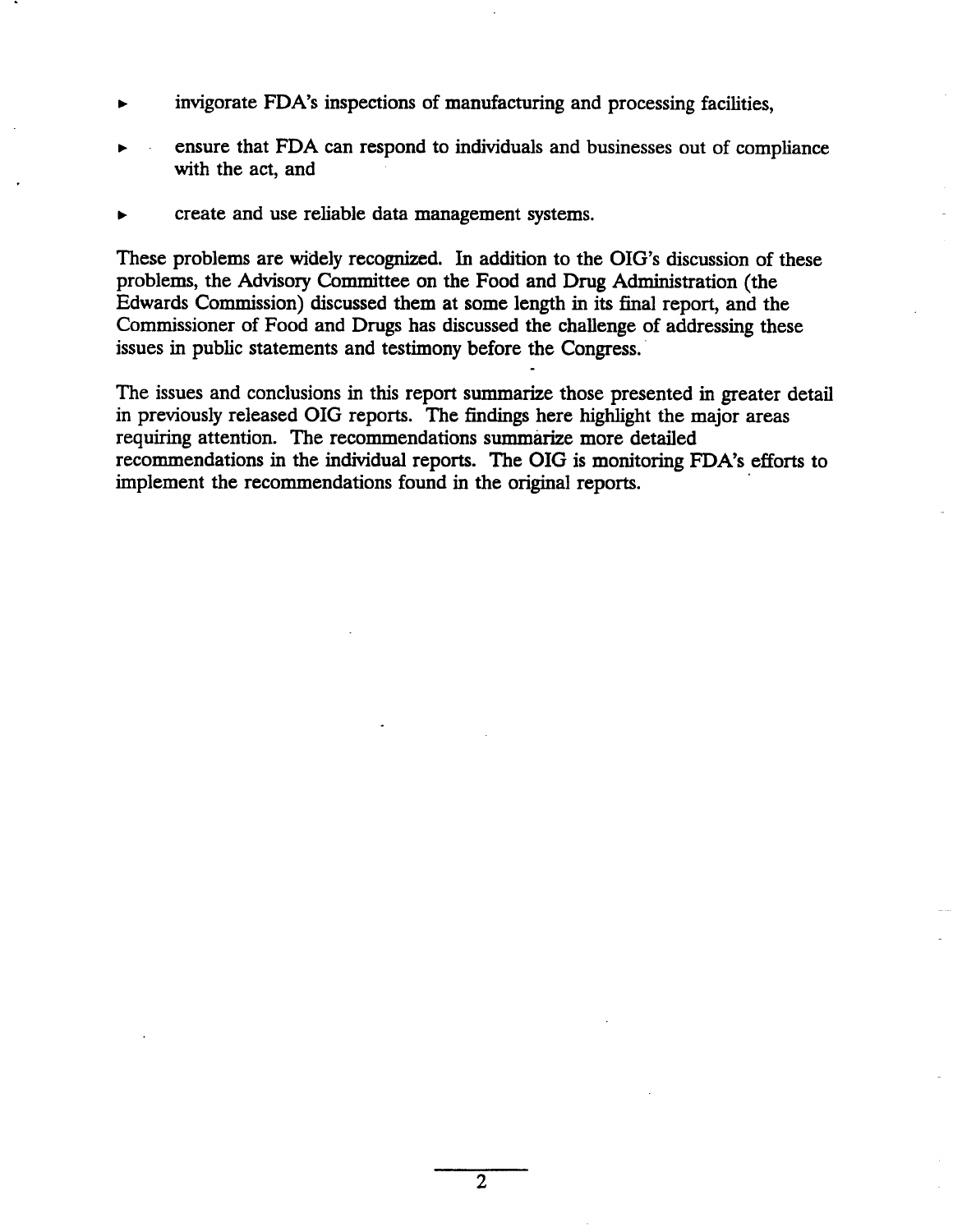### THE FDA NEEDS TO RESTORE INTEGRITY TO ITS PRODUCT APPROVAL PROCESS.

The Edwards Commission noted in its final report that "the generic drug scandal exposed the agency's vulnerability to fraudulent data [and] improper inducements.<sup>11</sup> Our work in investigating the generic drug scandal, as well as audits we have conducted documentig inadequate internal controls in the drug approval process and the medical device  $510(k)$  process, lead us to conclude that ensuring integrity in product approval is of the utmost importance and warrants continued scrutiny.

#### Generic Drug Scandal

Over the past 3 years, the generic drug industry has been rocked by a series of prosecutions resulting from OIG investigations. The prosecutions have occurred in two phases: a corruption phase, which involved generic drug companies giving illegal gratuities to FDA employees, and a fraud and false statements phase, in which the companies engaged in various deceptions regarding testing and manufacturing their products.

Prosecutions are completed on corruption charges resulting from these investigations. Over a 2-year period, three generic drug companies, five company officials, one industry consultant, and five FDA employees were convicted and sentenced in this phase, in which companies paid to receive favorable processing of their generic equivalents.

In the second round of prosecutions on charges of fraud, false statements, and manufacturing malpractice, two companies have been sentenced for obstructing an FDA investigation into irregularities in the bioequivalency testing required for generic drug approval. A major generic drug company was fined  $$10$  million, plus  $$380,000$  to defer the cost of the OIG and FDA investigations, for substituting a brand name product for the company's generic product in testing for bioequivalency. The laboratory which conducted the tests was fined \$200,000 for its part in the deception, which included replacing the brand name product with the generic when FDA investigators arrived on the scene. One company official was sentenced to 2 years and 2 months in jail for making these statements to FDA. An additional 13 company representatives and 2 laboratory representatives have been charged.

Afer these revelations, the OIG embarked on a joint effort with the FDA to provide bribery awareness training to its employees. We hope that this training will help

<sup>&</sup>lt;sup>T</sup>Advisory Committee on the Food and Drug Administration, U.S. Department of Health and Human Services, "Final Report of the Advisory Committee on the Food and Drug Administration," May 1991, p. 25.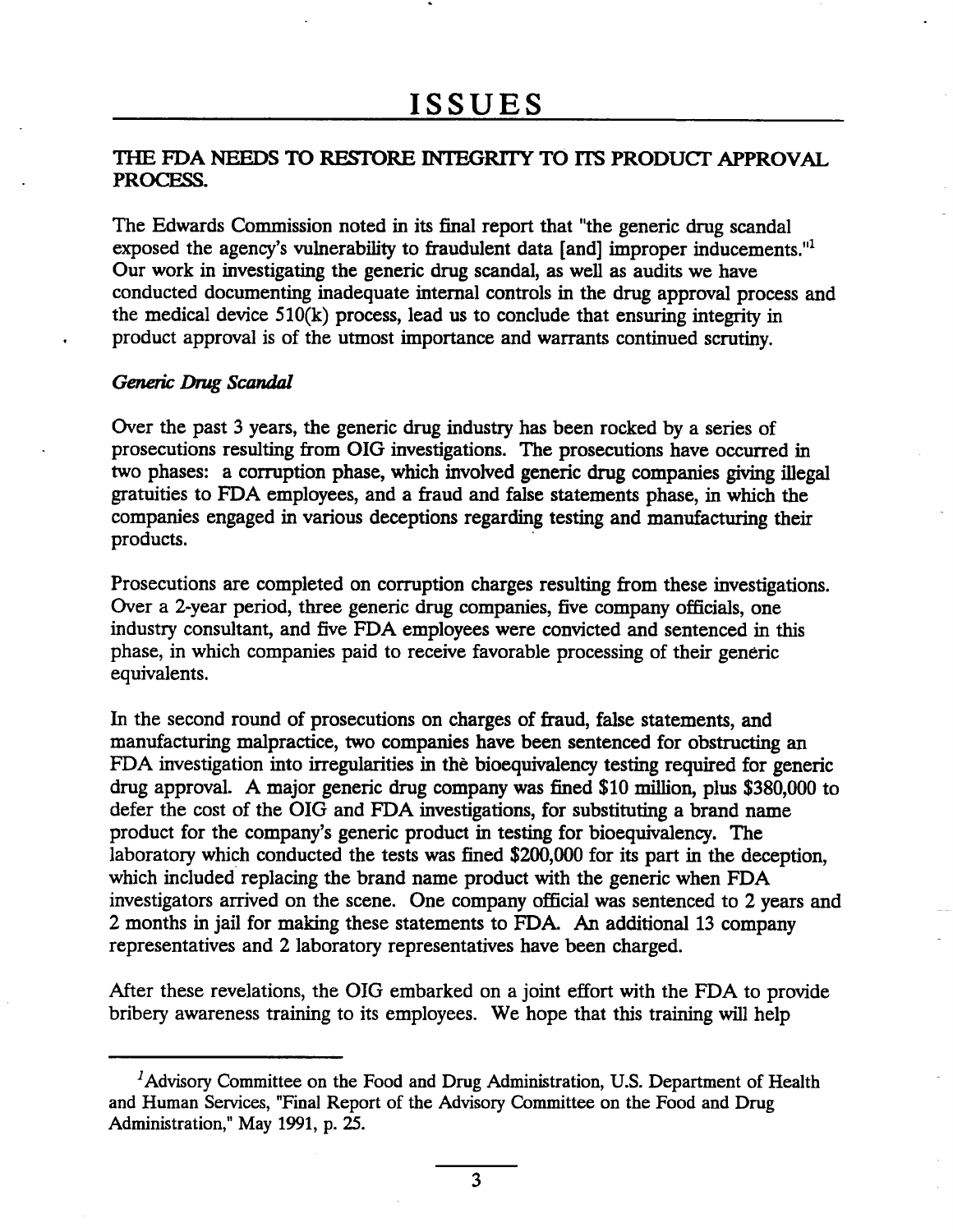restore integrity to all the approval processes performed by the FDA by heightening FDA employee sensitivity to the financial impact of their day-to-day decisions and regulatory activities.

### Lack of Internal Controls in Product Approval

An OIG audit of FDA's generic drug approval process identifed systemic weaknesses in conducting and managing reviews which allowed fraud and abuse to occur, including the lack of guidelines and standard operating procedures to ensure the consistent review of applications, and the lack of a "first-in, first-out" review policy.<sup>2</sup> The lack of consistency and standard operating procedures in reviewing Abbreviated New Drug Applications (ANDAs) was also a primary concern expressed by generic drug manufacturers in a series of interviews we conducted in 1990 to assess the perspectives of industry on FDA's generic drug approval process.<sup>3</sup>

Problems of this kind continue to plague the Office of Generic Drugs. Recently, the OIG has documented serious problems with FDA's review of drug master files (DMFs) in approving ANDAs. These drug master files provide important information on the facilities, processes, or articles used in manufacturing, processing, packaging, and storing drugs or drug ingredients. Our audit documented that no policies or procedures are in place at FDA to requie review of DMFs. As a result, some FDA chemists always review DMFs which are referenced in an ANDA; others rely on previous reviews of DMFs conducted by other chemists in connection with a prior ANDA; and still others do neither. Without such DMF reviews, FDA cannot ensure that generic drug ingredients are safe and effective.

The lack of internal controls to ensure that product applications are reviewed and approved in accordance with accepted policies and procedures is an FDA-wide problem. Some of these same weaknesses were also identified in our audit of FDA's  $510(k)$  process, through which device manufacturers notify FDA of their intent to market a medical device. In this audit, we documented FDA's lack of procedures to sequence reviews and document decisions to ensure timely, fair, and complete  $510(k)$ evaluations. We also found that FDA lacks a comprehensive qualty control system to

<sup>4</sup>Office of Inspector General, "Evaluation of Drug Master File Reviews by the Food and Drug Administration," A-15-90-00004, July 1991.

<sup>&</sup>lt;sup>2</sup>Office of Inspector General, "Vulnerabilities in the Food and Drug Administration's Generic Drug Approval Process," A-15-89-00051, August 1989.

 $\beta$ Office of Inspector General, "Perspectives of Drug Manufacturers: Abbreviated New Drug Applications," OEI-12-90-00770, February 1990; Office of Inspector General, Perspectives of Drug Manufacturers: Investigational New Drug and New Drug Applications OEI-12-09-0771, February 199.

 $\overline{\mathbf{4}}$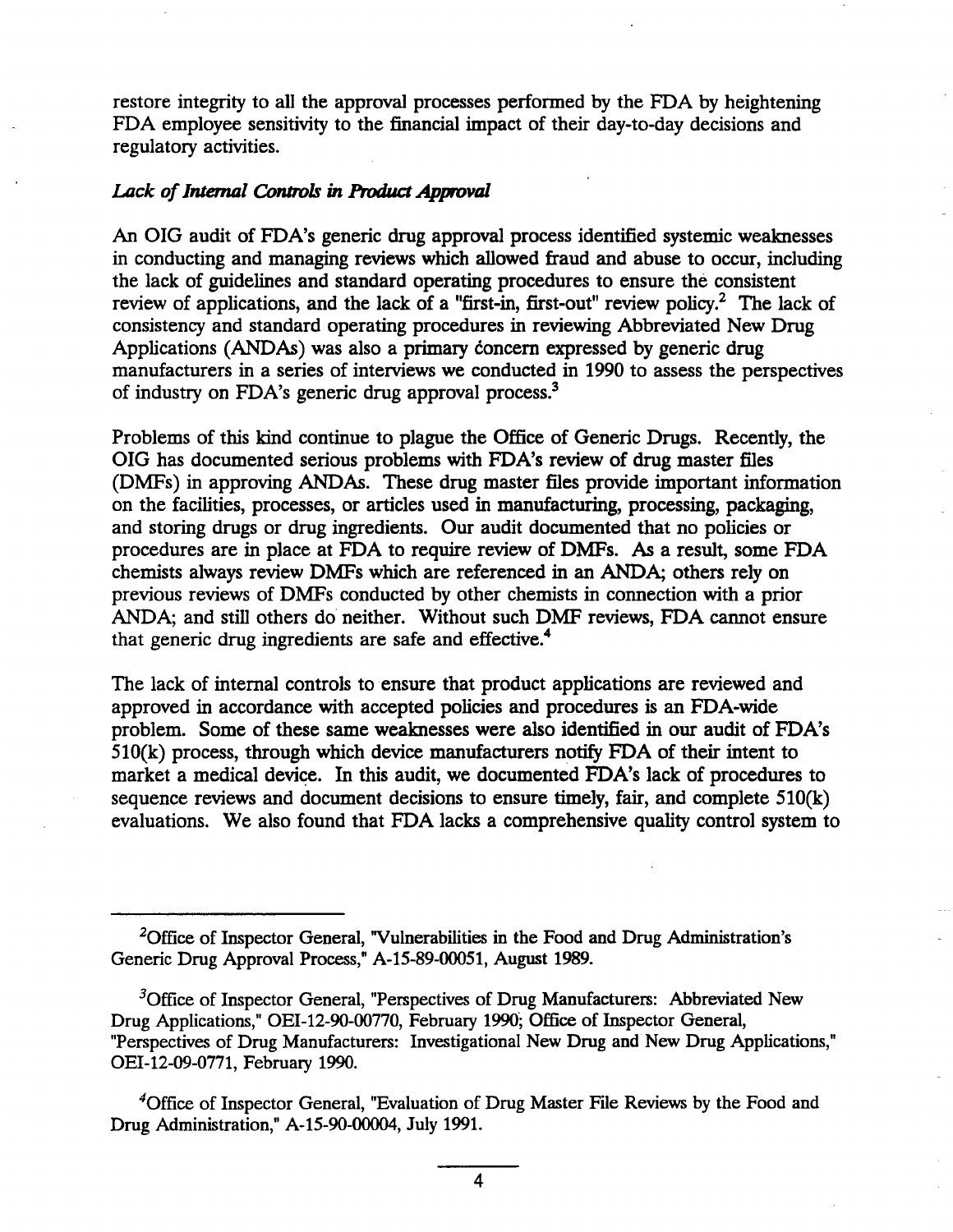evaluate and critique the adequacy of manufacturer submissions, or a management information system that tracks reviewer workload and productivity.<sup>5</sup>

In recognition of the common vulnerabilities in all of FDA's product approval activities, internal control weaknesses were characterized as a FDA-wide problem in the Department's 1990 Federal Manager's Financial Integrity Act report. We are now conducting an audit to determine what actions FDA has taken to rectify problems we identified in the ANDA review process and plan future follow-ups in other product review areas.

To correct these deficiencies, FDA must establish a system of strict accountabilty in which procedures and policies are in place regarding product approval and management ensures staff adherence to those policies and procedures. One way FDA management can accomplish this is through the use of data systems which track activities and results, a subject discussed in more detail later in this report.

### THE FDA NEEDS TO VIGOROUSLY DETECT AND INVESTIGATE POTENTIAL FRAUD AND ABUSE.

The generic drug scandal brought to light the importance of strengthening fraud and abuse detection among regulated industry and FDA employees. The OIG continues to have reservations about FDA's ability to conduct criminal investigations due to a lack of trained, experienced investigators. We are also concerned about the lack of close coordination between FDA and the U.S. Attorney's office when criminal activity is first alleged.

### Review of the FDA Denver District Office

The Subcommittee on Oversight and Investigations, Committee on Energy and Commerce, U.S. House of Representatives, has expressed concern regarding some generic drug investigations which were conducted by FDA, involving possible fraudulent statements provided during the ANDA approval process. At the Subcommittee's request, we conducted a review to assess the FDA Denver District Office's ability to detect and investigate possible fraud in the ANDA approval process. We determined that inspectors in the FDA's Denver District Office failed to identify fraud during the course of one of the generic drug company inspections because they lacked the requisite experience and training. As a result, they failed to request and review the pertinent documents from which fraud was eventually disclosed.

<sup>&</sup>lt;sup>5</sup>Office of Inspector General, "Internal Control Weaknesses in the Food and Drug Administration's Medical Device  $510(k)$  Process," A-15-89-00065, July 1990.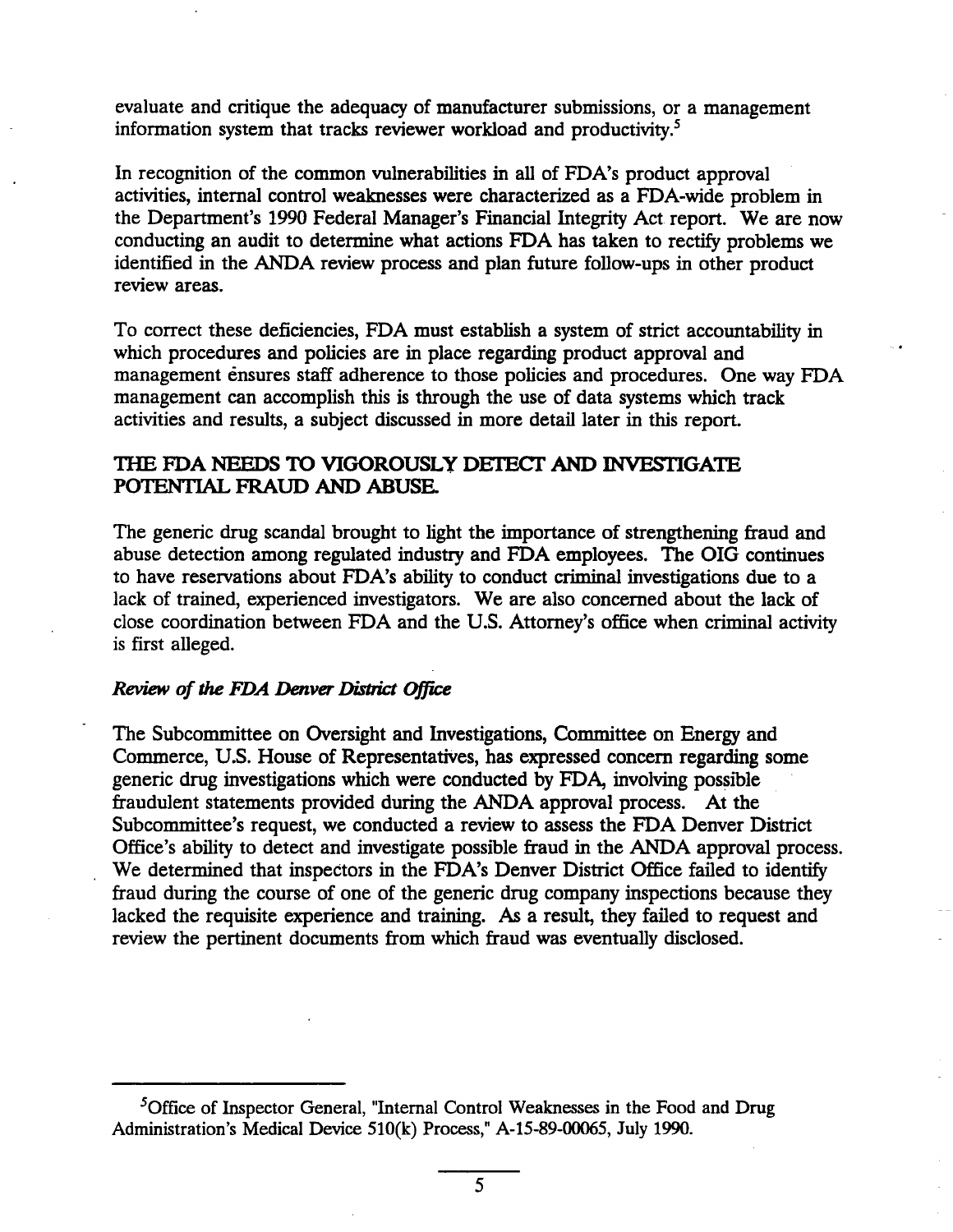### Review of the FDA Orlando District Office

The Subcommittee on Oversight and Investigations also asked the OIG to examine the activities of the Orlando District Office and comment on that office's activities to detect, investigate, and prosecute ilegal drug diversion. From a review of the allegations received and investigations undertaken by the Orlando District Offce, we are concerned about the resources and investigative methods employed to address Prescription Drug Marketing Act violations in South Florida. The Orlando District Office does not have the resources to devote the time necessary to address this persistent type of criminal activity. In addition, normal FDA inspection processes have not proven successful in detecting and investigating these crimes. Trained criminal investigators employig traditional law enforcement methods rather than FDA inspection activities are necessary to adequately pursue these crimes.

### Coordination with the U.S. Attorney's Office

Another significant problem which we have identified in reviewing and assessing FDA crinal investigations is that the investigatie process is insulated from the prosecutorial process. It is our position that when criminal activities are initially alleged, FDA should consult immediately with the U.S. Attorney's office. FDA should then proceed with its criminal investigation under the direction of the U.S. Attorney's office, in order that any prosecution warranted by the facts will be successful.

## THE FDA NEEDS TO INVIGORATE ITS INSPECTIONS OF MANUFACTURING AND PROCESSING FACILITIES.

Another significant outcome of our ongoing work in investigating the generic drug scandal was to document the importance of FDA surveillance and inspection activity. A generic drug firm official we interviewed in 1990 put it bluntly: "[FDA staff] do not go to laboratories or plants as part of their review. They underutilize their field staff, one of their best assets." Yet FDA field offices are virtually inundated with mandates and responsibilties, and their priorities are often to deal with the latest crsis at the expense of routine monitoring. The Edwards Commission summed up the problem well: "Too often, staffing limitations shape FDA's inspection decisions." In several reports, we have documented the effects of this resource squeeze and suggested various ways of addressing it. In October of 1990, FDA instituted new policies regarding the use of field inspection staff as part of the ANDA approval process. Inspection records are verified and a plant inspection is conducted if one has not been performed within the past 2 years prior to approving the application by FDA.

### Inspections of Medical Device Firms

In a recent study, we found that FDA is not meeting its biennial good manufacturing practices (GMP) inspection requirement for medical device firms. An internal FDA review found that, between 1981 and 1987, half of all firms FDA inspected for compliance with GMP requirements were not reinspected within 24 months. We also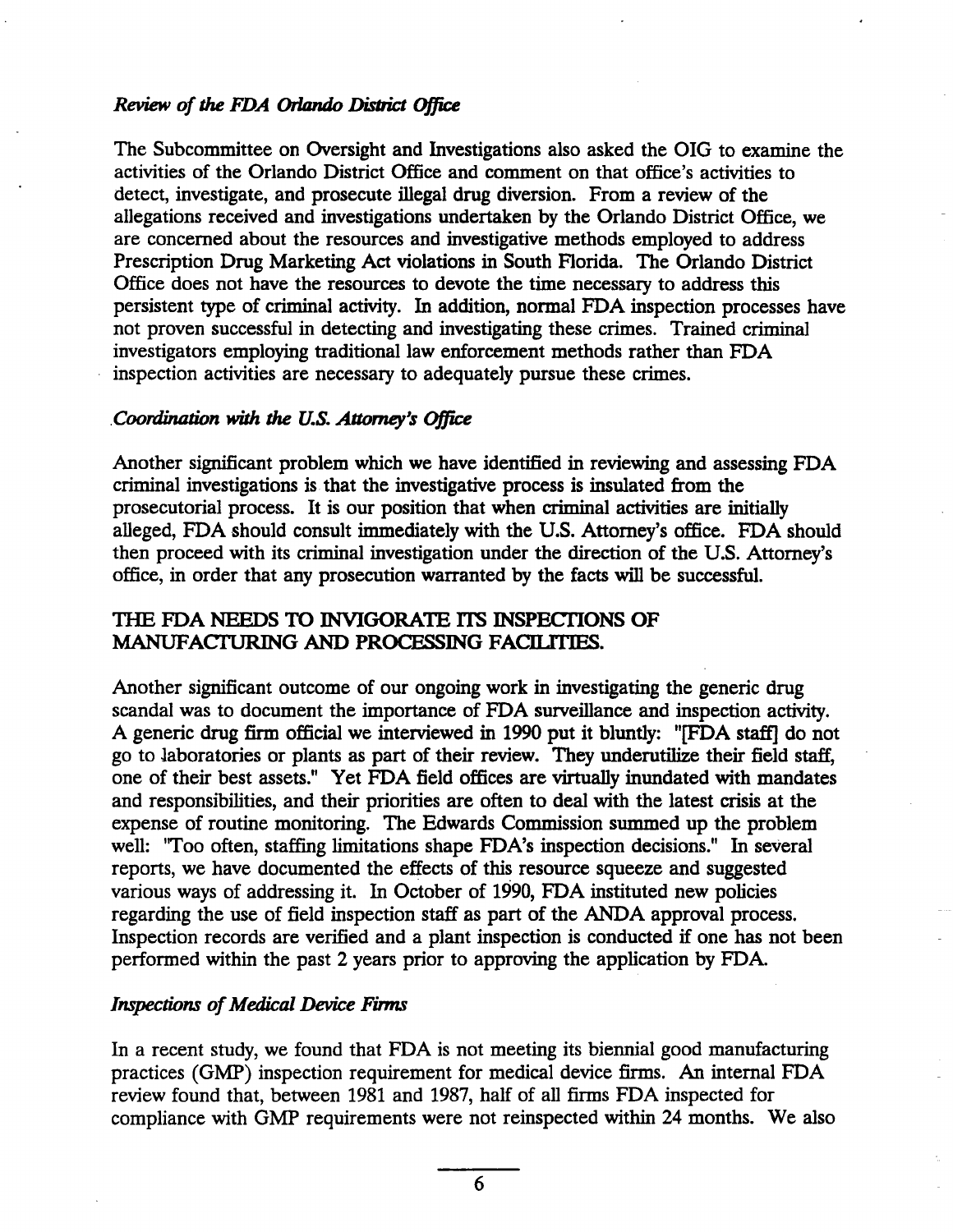documented that as of August 1988, 19 percent of all active class II and III device manufacturers had never been inspected. According to district office officials, understaffing, combined with the need to respond to various public health crises on foods, blood bank, as well as drugs and devices, leaves FDA unable to meet all of its regulatory responsibilties.

#### Inspections of Low-Risk Food Firms

Although FDA believes that the potential exists for serious problems with low-risk food firms, it assigns a low priority to these inspections. In 1989, FDA planned to conduct over 14,000 food safety inspections; it conducted only 54 percent of them conduct over 14,000 food safety inspections; it conducted only 34 percent of them<br>because of other priorities and lack of resources. In addition, not all food firms are known to FDA or state inspectors; these firms may never be inspected.

In a recent report, the OIG has recommended completely reorienting the way FDA conducts food inspections. We believe that FDA should delegate low-risk food inspection authority to the States and concentrate its efforts on standard setting and other monitoring activities. We have recommended that  $FDA(1)$  design a uniform system that ensures both a systematic identification of all food firms and inspection results; (2) develop requirements for low-risk food safety inspections and certify which States meet these requirements; (3) allow certified States to conduct inspections of States meet these requirements; (3) allow certified states to conduct inspections<br>low-risk firms (conducting its own inspections only in those States which are not certifed); (4) seek legislation to provide inspectors with the enforcement tools necessary to do their job effectively; and (5) collect an inspection user fee from food firms to fund low-risk food safety inspections of both FDA and the States that meet FDA's certification requirements. In this kind of system, FDA can target its scarce inspection resources to drug and device facilties, and concentrate its food safety work on monitoring States' activities and providing technical assistance and coordination.

FDA has indicated its support of the general principles we espoused. A subsequent survey of 10 States revealed that considerable support exists in the States for such a system. The key to cooperation from the States is that the user fees collected by FDA be used to support their activities.

<sup>&</sup>lt;sup>6</sup>Office of Inspector General, "FDA Medical Device Regulation: From Premarket Review to Recall," OEI-09-90-00040, February 1991.

<sup>&</sup>lt;sup>7</sup>Office of Inspector General, "FDA Food Safety Inspection," OEI-05-90-01070, August 1991.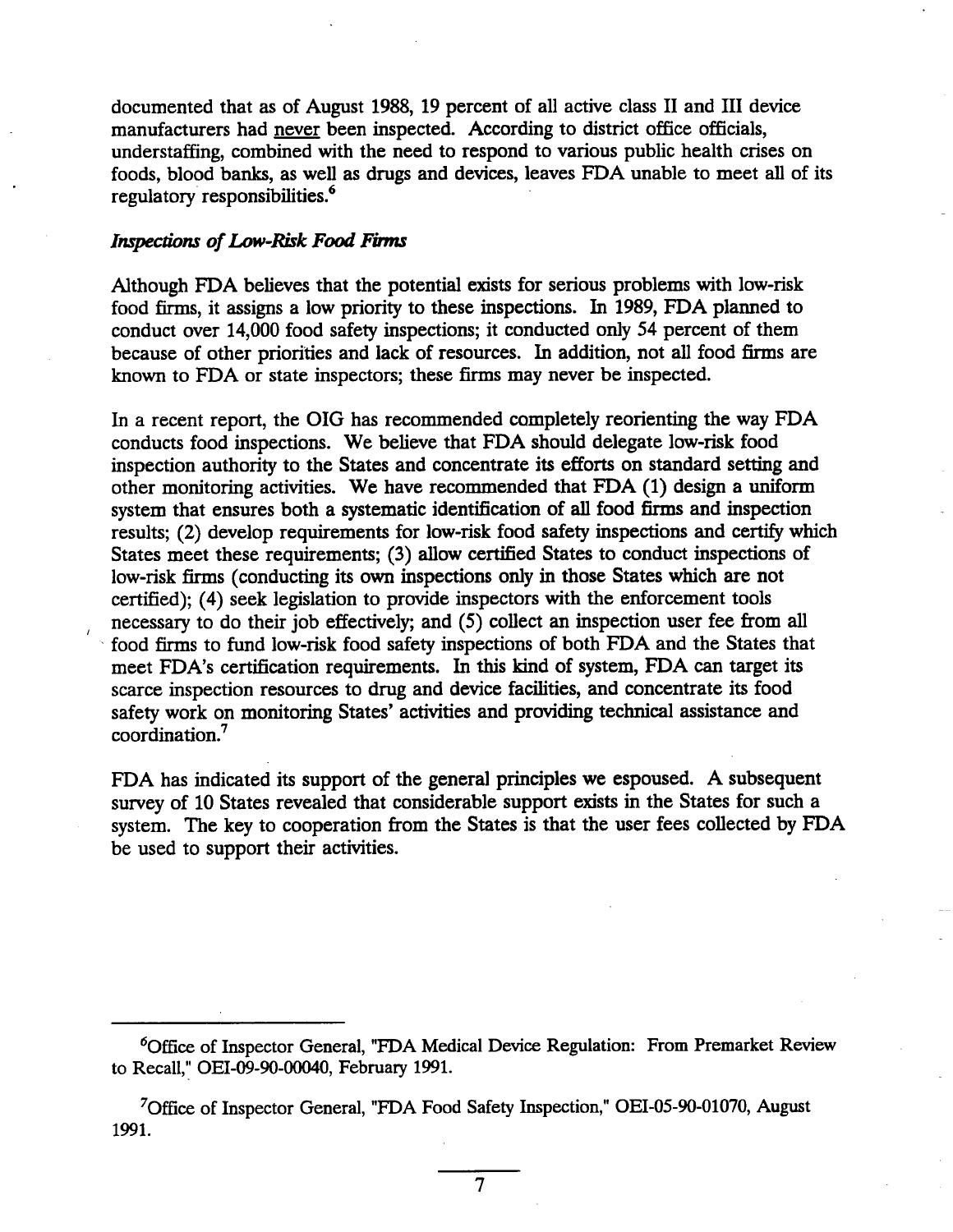#### User Fee

User fees may be one answer to FDA's resource squeeze. We believe that user fees, properly structured, could help alleviate staffing and resource difficulties in other areas of FDA. User fee systems supporting application review and approval and inspections in other Federal regulatory agencies (including the Nuclear Regulatory Commission, the Federal Communications Commission, the Environmental Protection Agency, and the Federal Energy Regulatory Commission), have met with some success.

The OIG has assessed the applicability of user fee systems to FDA. We concluded that FDA user fees represent a legitimate method of recovering regulatory costs. Although there are many ways of structuring a user fee system at  $FDA$ --a hybrid system of annual registration charges and processing fees for applications and inspections might be most workable--imposition of such fees would be consistent with principles upheld in other Federal agencies: that regulation provides benefits to the regulated, and that those who benefit from the agency's activities ought to be required to pay for them. $8$ 

### THE FDA MUST BE ABLE TO RESPOND TO INDIVIDUALS AND BUSINESSES OUT OF COMPLIANCE WITH THE ACT.

Once violators are identified, FDA must have the necessary authority to take appropriate action. Our 1990 work on medical devices, referenced earlier, provided information to the Congress that was useful in developing the Safe Medical Device Act of 1990. Until this act was passed, FDA lacked authority to impose civil money penalties on medical device firms. Furthermore, as our work in food safety has documented, the agency lacks the power to embargo products such as suspected adulterated foodstuffs, even though all States have such powers. Thus, FDA depends on States to effect an embargo to prevent potentially hazardous foods from being marketed.

Businesses are also beginning to test the boundaries of the Federal Food, Drug, and Cosmetic Act. One area in which this appears to be especially true is drug promotion. Some drug manufacturers are advertising their products prior to FDA approval, in clear violation of the law; some are promotig their products to physicians and hospitals in a way that might violate the Medicare and Medicaid anti-kickback statute; many are testing FDA's commitment and vigilance in regulating their promotional activities by calling their activities "exchanges of scientific information."

The OIG has categorized four types of payments and gifts to physicians used by manufacturers to promote prescription drugs: payments for physicians involved in studies, payments for speaking engagements, payments for attending educational and

 ${}^8$ Office of Inspector General, "Implementing User Fees at the Food and Drug Administration: A Case Study," OEI-12-90-02020, July 199.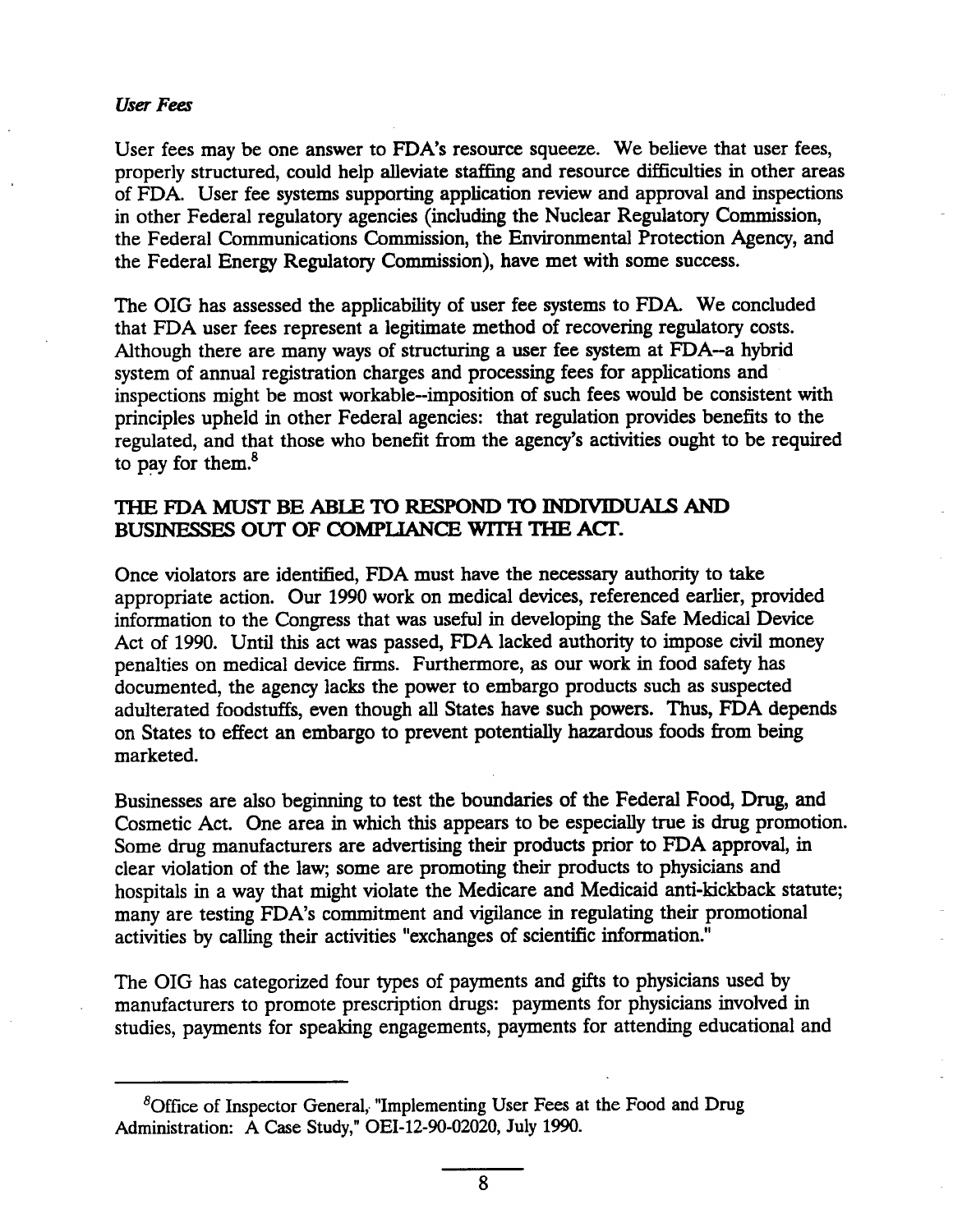promotional programs, and unsolicited gifts. Some of these practices are pure promotion disguised as legitimate business arrangements. We believe that these types of practices deserve continued attention by FDA and the OIG.<sup>9</sup>

Some manufacturers are promoting drugs before they are approved by FDA. Recent work by our office revealed that one drug company was improperly claiming that an experimental animal drug is safe and effective, prior to its approval by FDA.<sup>10</sup> To combat these types of practices, FDA has established a hotline for whistleblowers and is augmenting staff in the division of drug advertising and labeling to oversee drug promotion.

# THE FDA MUST CREATE AND USE RELIABLE DATA MANAGEMENT SYSTEMS.

The need for FDA to establish a system of strict accountabilty, in which management oversight plays a key role, was briefly mentioned earlier in this report. Using data systems which track activities and results can help achieve this goal.

### Generic Drug Management Information System

Our findings in auditing the generic drug approval process, in which managers were not monitoring assignments and the progress of chemists in conducting their reviews, demonstrates the vulnerabilities which result from poor, nonexistent, or unused management information systems. Our report documents that the management information system in the generic drug division does not produce reports FDA needs to effectively monitor day-to-day operations or to detect indications of possible manipulation of the generic drug review and approval process. The management information system also does not provide specific information for efficiently and effectively using current staff resources or adequately forecasting future staff resource  $needs.<sup>11</sup>$  The FDA is attempting to use the management information system to project resource needs but to date has not corrected the other noted vulnerabilities.

<sup>&</sup>lt;sup>9</sup>Office of Inspector General, "Promotion of Prescription Drugs through Payments and Gifts," OEI-01-90-00480, August 1991.

 $10$ Office of Inspector General, "Need for the Food and Drug Administration to Review Possible Improper Pre-approval Promotional Activities," A-15-91-00007, May 1991.

<sup>&</sup>lt;sup>11</sup> Office of Inspector General, "Review of the Food and Drug Administration's Generic Drug Management Information System," A-15-89-00063, July 1990.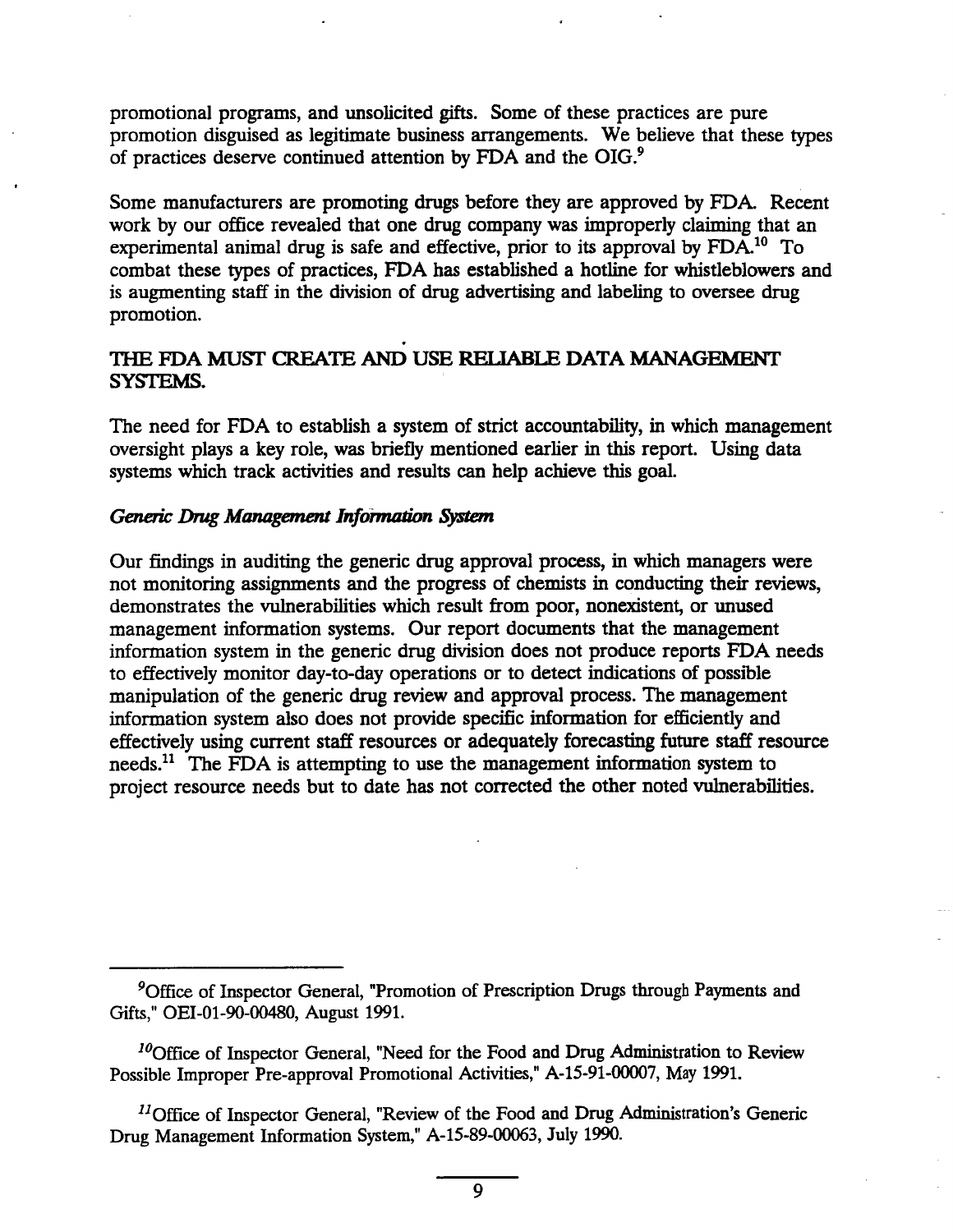The Edwards Commission confirmed our findings, concluding that "information" relating to performance, workload activity trends, and resource allocations is uneven and not consistently available."<sup>12</sup> This situation must be corrected.

### FDA'S Drug Registration and Listing System

In addition to creating information systems which provide managers with important information on internal matters, it is essential that FDA have in place data systems which provide managers with accurate intelligence about regulated industry. As discussed earlier, our work in food safety revealed that some unknown number of food firms are never subject to inspection because FDA does not know they exist. A recent report just released by our office documents problems with another data system, the drug registration and listing system (DRLS) maintained by the agency. As a catalog of all commercially distributed drugs, the DRLS is used for a variety of purposes: it has been used in the generic drug investigations to identify questionable products, for example, and in support of Operation Desert Storm, it was used by the Defense Department to identify antidotes for poison gas.

We found that the DRLS is not complete or accurate: 8,000 products were on the market but missing from the file, and approximately 1,400 products were in the file but off the market. This inaccuracy was due to deficiencies at FDA as well as a failure of drug companies to supply the needed information as required by regulation. FDA is now rectifying some of these problems by redesigning procedures, converting to a new computer system, and considerig penalties for manufacturers who do not provide accurate data.

The Commissioner of Food and Drugs responded to concerns about the adequacy of FDA's data management systems in testimony before the Senate Committee on Government affairs, saying, "Supporting FDA's mission with state-of-art information systems is essential to support the complex process of decisionmaking throughout the agency." FDA has taken action in some areas to introduce new data systems--such as the initiative in the imported foods area to link FDA systems with those maintained by the U.S. Customs Service-but much more is left to accomplish in this area. As an indication of this need, the Edwards Commission recommended immediately reviewing information system needs and systems upgrading.

 $^{12}$ Advisory Committee on the Food and Drug Administration, U.S. Department of Health and Human Services, "Final Report of the Advisory Committee on the Food and Drug Administration," May 1991, p. 33.

 $^{13}$ Office of Inspector General, "The FDA's Prescription Drug File," (draft), OEI-03-90-02300, July 1991.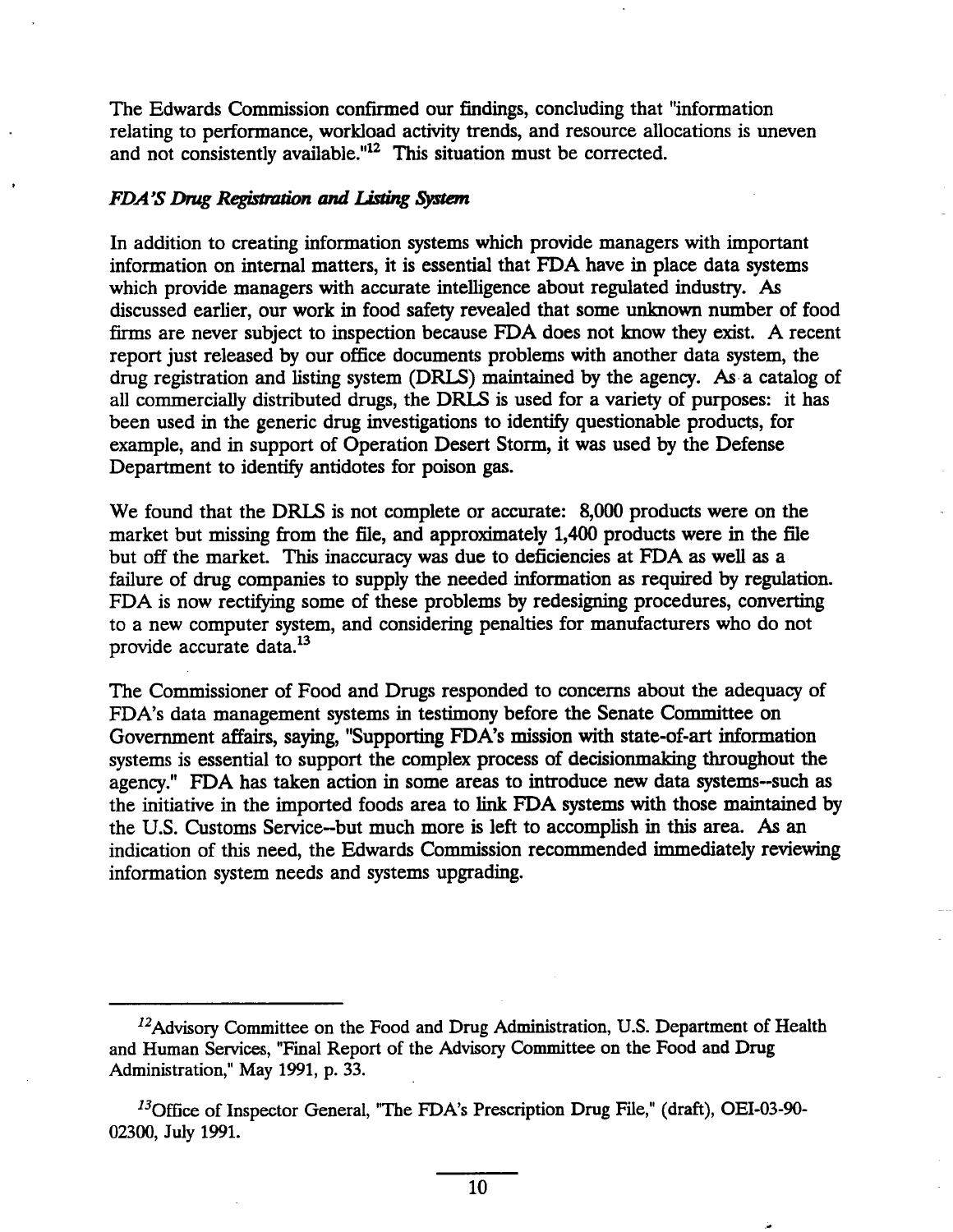### CONCLUSIONS

. In connection with its many audits, inspections, and investigations of FDA, the OIG has made numerous specific recommendations for correcting identified problems. The OIG is monitoring FDA's efforts to implement the recommendations found in the origial reports. In general, we believe that FDA must. act to

- improve its product approval systems to ensure equitable and fair treatment of applicants, including the development of "first-in, first-out" policies, and standard operating procedures and guidelines for reviewers;
- obtain necessary enforcement authorities, such as embargo authority, subpoena authority, and civil monetary penalty authority, and use those authorities to encourage compliance with the Food, Drug, and Cosmetic Act and punsh violators;
- conduct appropriate systems analysis to ensure that useful information systems are in place to provide FDA management with necessary information to track workload and workflow, and to ensure that information being obtained from regulated industries meets FDA monitoring needs for timely, accurate information;
- identify resource needs, delegating authorities to the States where appropriate, and relyig on user fees to supplement budget authority and augment resources where necessary; and
- develop a full-scale criminal investigative capability with trained, experienced investigators.

We believe that these steps are essential if FDA is to meet its numerous statutory responsibilties and meet the challenges of the comig decade.